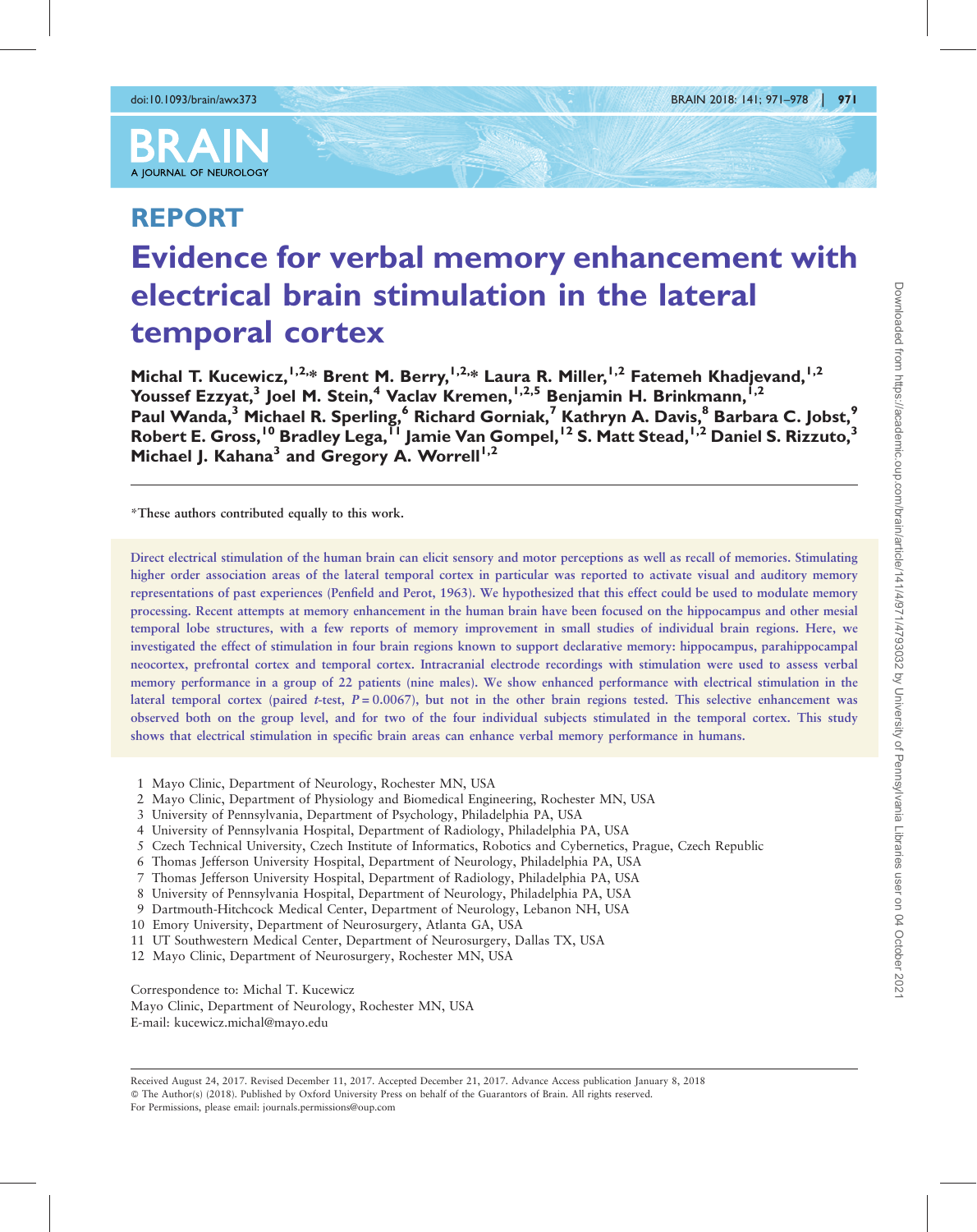Correspondence may also be addressed to: Gregory A. Worrell E-mail: worrell.gregory@mayo.edu

Keywords: electrocorticography; direct brain stimulation; brain-machine interface; BRAIN initiative; gamma oscillations

## Introduction

Deficits in memory and cognition present a major therapeutic challenge in a wide spectrum of brain disorders [\(Harrison and Owen, 2001\)](#page-6-0). There is a need for new approaches to cognitive enhancement that would target specific brain regions and thus overcome limitations of current pharmacological and behavioural therapies ([Sahakian](#page-7-0) et al.[, 2015](#page-7-0)). Electrical stimulation of discrete areas in the brain has been applied to a range of neurological and neuropsychiatric disorders without a clear understanding of how it modulates electrophysiological activities [\(Johnson](#page-7-0) et al., 2013), and little is known specifically about the effect of direct electrical stimulation of the brain on memory. Recent studies have reported mixed effects using various approaches to stimulation in mesial tem-poral lobe structures (Kim et al.[, 2016](#page-7-0)), including the hippocampus ([Coleshill](#page-6-0) *et al.*, 2004; [Suthana](#page-7-0) *et al.*, 2012; Fell et al.[, 2013;](#page-6-0) Jacobs et al.[, 2016](#page-6-0)), entorhinal cortex [\(Suthana](#page-7-0) et al., 2012; Fell et al.[, 2013; Jacobs](#page-6-0) et al., [2016](#page-6-0)), and fornix ([Hamani](#page-6-0) et al., 2008; [Miller](#page-7-0) et al., [2015](#page-7-0)). Positive effects reported in these studies were observed either in a single case study [\(Hamani](#page-6-0) et al., [2008](#page-6-0)) or on the level of a group of patients stimulated in a specific brain region ([Suthana](#page-7-0) et al., 2012; [Miller](#page-7-0) et al., [2015](#page-7-0)). All of these studies investigated different memory functions using a variety of spatial and non-spatial tasks in patient population presenting a range of cognitive performances.

In this study we aimed to compare the effect of direct brain stimulation on memory performance in four brain regions supporting declarative memory ([Eichenbaum,](#page-6-0) [2000](#page-6-0)), including two regions outside of the mesial temporal lobe: dorsolateral prefrontal cortex and lateral temporal cortex. Direct electrical stimulation of the lateral temporal cortex was previously shown to evoke multi-sensory experience of past events [\(Penfield and Perot, 1963\)](#page-7-0), but was not explored in a paradigm to assess memory enhancement. We used classic tasks for verbal memory performance [\(Kahana,](#page-7-0) [2012](#page-7-0)) to study the effect of stimulation on memory in individual patients and across groups of patients stimulated in the four brain regions.

### Materials and methods

The effect of stimulation on memory performance was investigated in epilepsy patients undergoing evaluation for resective surgery with intracranial subdural and depth electrode arrays in multiple cortical and subcortical brain regions. In this study we focused on 22 patients implanted in the four brain regions ([Table 1\)](#page-2-0) of the cortical-hippocampal declarative memory system [\(Eichenbaum, 2000\)](#page-6-0). Basic clinical information together with the epilepsy pathology and verbal memory performance is summarized in [Table 1](#page-2-0). Following implantation, each patient participated in delayed free-recall memory tasks. The tasks were based on classic paradigms for probing verbal memory ([Kahana, 2012](#page-7-0)), in which subjects learned lists of words for subsequent recall ([Fig. 1A](#page-3-0)). Subjects were instructed to study lists of individual words presented sequentially on a laptop computer screen for a later memory test. Each word remained on the screen for 1600 ms, followed by a random jitter of 750– 1000 ms blank interval between stimuli. Immediately following the final word in each list, participants performed a distractor task (20 s) consisting of a series of arithmetic problems. Following the distractor task participants were given 30s to verbally recall as many words as possible from the list in any order. Each session consisted of 25 lists of this encoding-distractor-recall procedure.

Electrical stimulation was applied between pairs of adjacent electrode contacts in the specific brain regions during encoding of words for subsequent recall [\(Fig. 1](#page-3-0)A), using a fixed set of parameters [\(Table 1](#page-2-0) and [Supplementary material\)](http://brain.oxfordjournals.org/lookup/suppl/doi:10.1093/brain/awx373#supplementary-data) taken from a recent report of memory enhancement ([Suthana](#page-7-0) et al., 2012). Only the amplitude parameter was varied within a fixed narrow range with respect to other clinical factors related to safety and patient treatment. Each patient was stimulated in one to two brain targets and here we focused on the targets localized in the four brain regions of the declarative memory system. Specific electrodes in the target brain region were selected based on the previously described subsequent memory effect [\(Kahana, 2006; Sederberg](#page-7-0) et al., 2007) in the high gamma range [\(Supplementary material\)](http://brain.oxfordjournals.org/lookup/suppl/doi:10.1093/brain/awx373#supplementary-data). Safe current amplitude for stimulation was determined for the chosen electrodes in a pre-test evaluation of after-discharges ([Supplementary ma](http://brain.oxfordjournals.org/lookup/suppl/doi:10.1093/brain/awx373#supplementary-data)[terial\)](http://brain.oxfordjournals.org/lookup/suppl/doi:10.1093/brain/awx373#supplementary-data). At least two stimulation sessions in one of the four brain regions studied were required to be included in the data analysis ([Table 1\)](#page-2-0) to ensure adequate number of samples to estimate mean performance on the non-stimulated lists  $(n > 5$  lists). Additional data from single stimulation sessions were also compared as well as subset of data from stimulation of the language-dominant hemisphere [\(Supplementary mater](http://brain.oxfordjournals.org/lookup/suppl/doi:10.1093/brain/awx373#supplementary-data)[ial](http://brain.oxfordjournals.org/lookup/suppl/doi:10.1093/brain/awx373#supplementary-data)). In the studied group of 22 subjects there were seven stimulated in the parahippocampal region, six stimulated in the hippocampus, four stimulated in the temporal cortex, six stimulated in the prefrontal cortex, with one subject stimulated in two of these regions ([Table 1](#page-2-0)). The number of sessions performed with each patient was determined by the length of seizure monitoring (range  $\sim$ 2–14 days) and willingness to participate in the study. The stimulation sessions were preceded by at least two record-only control sessions with no stimulation to familiarize subjects with the tasks and reduce potential learning effects. Subjects were instructed about the stimulation procedure but were blinded to the location of the stimulation site. Before starting any stimulation session the experimenter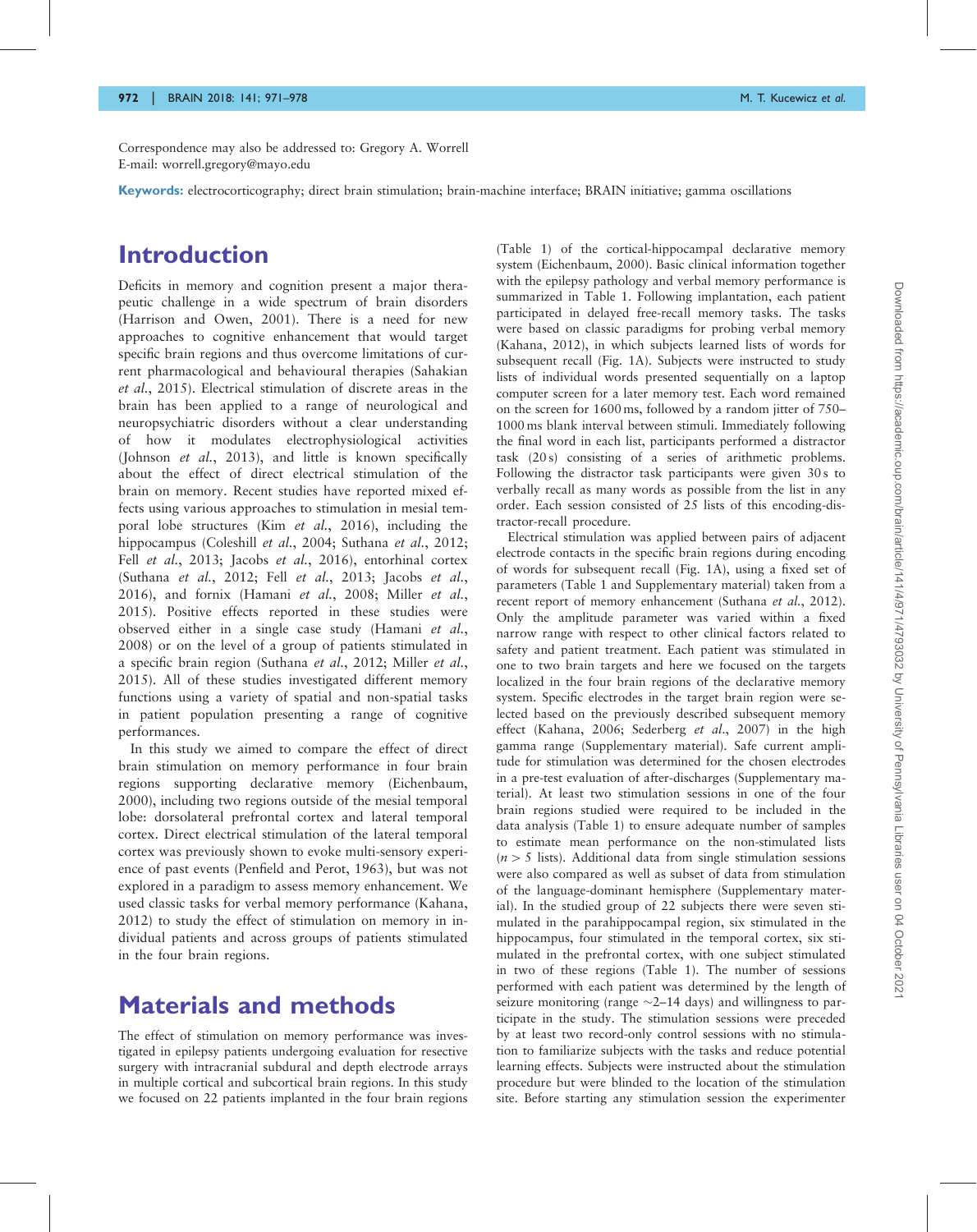<span id="page-2-0"></span>

|                  |                                         |              | Subject Age Gender Handedness | SOZ                     | <b>RI</b>                                                                                                                                                                                                                                                                                                          | pathol.<br><b>Brain</b>                                                                                                                                  | Language<br>laterality |      |                     | Stim. vIQ Verbal |               | Sessions Localization | <b>Target</b><br>region | Electrode<br>type | Amp.<br>(mA)            | Freq.<br>(Hz)  | width<br>Pulse<br>(ms) | <b>Duration</b><br>$\odot$ |
|------------------|-----------------------------------------|--------------|-------------------------------|-------------------------|--------------------------------------------------------------------------------------------------------------------------------------------------------------------------------------------------------------------------------------------------------------------------------------------------------------------|----------------------------------------------------------------------------------------------------------------------------------------------------------|------------------------|------|---------------------|------------------|---------------|-----------------------|-------------------------|-------------------|-------------------------|----------------|------------------------|----------------------------|
| $\overline{5}$   | ₽                                       |              |                               | Right TC                | Normal                                                                                                                                                                                                                                                                                                             | Gliosis                                                                                                                                                  | L (fMRI)               |      | ᇹ                   | None             |               | Left HP               | $\frac{a}{L}$           | Depth             |                         |                | $0.\overline{3}$       | 4.6                        |
| 1006             | 20                                      | щ            | $\propto$ $\propto$           | Right FC                | MCD                                                                                                                                                                                                                                                                                                                | Gliosis                                                                                                                                                  | $L$ (fMRI)             |      | $\overline{\circ}$  | None             | $\sim$        | Right HP              | $\frac{1}{2}$           | Depth             |                         | ន ន            | $\overline{0}$         | 4.6                        |
| 1016             | $\overline{5}$                          | $L \Sigma$   | $\propto$                     | Left FC                 | Normal                                                                                                                                                                                                                                                                                                             | Gliosis                                                                                                                                                  |                        | None | $\overline{r}$      | None             | $\sim$ $\sim$ | Left PF               | 눈 눈                     | Subdural          | 3.5                     | <u>ន ន</u>     | $\overline{0}$         | 4.6                        |
| 1018             | $\ddot{4}$                              |              |                               | left FPC<br>Left FC,    | Normal                                                                                                                                                                                                                                                                                                             |                                                                                                                                                          | $L$ (fMRI)             |      | 85                  | None             |               | Left PF               |                         | Depth             | $\ddot{ }$              |                | $\overline{0}$         | 4.6                        |
| 1020             | $\frac{48}{5}$                          | щ            |                               | right FC<br>Right TC,   | Abnormal                                                                                                                                                                                                                                                                                                           | Gliosis                                                                                                                                                  | $L$ (fMRI)             |      | 98                  | Mild             |               | Right HP              | $\frac{P}{T}$           | Depth             |                         | S <sub>0</sub> | $\frac{3}{2}$          | 4.6                        |
| 1022             | 24                                      | Σ            | $\propto$                     |                         | encephalomalacia<br>Atrophy, gliosis /                                                                                                                                                                                                                                                                             |                                                                                                                                                          | $L$ (fMRI)             |      | $\overline{\infty}$ | None             |               | Left HP               | $\frac{a}{L}$           | Depth             |                         | 50             | $\ddot{0}$             | 4.6                        |
| <b>1024</b>      | $36$ $74$                               | <b>ட</b> ட   | $\propto$                     | Right OPC               | Normal                                                                                                                                                                                                                                                                                                             | Gliosis                                                                                                                                                  | L (unknown)            |      | 100                 | None             |               | Left HP               | $\hat{\Xi}$             | Depth             |                         | ន ន            | $0.\overline{3}$       | 4.6                        |
| 1026             |                                         |              | $\propto$                     | Left ATC,               | MTS, Gliosis                                                                                                                                                                                                                                                                                                       |                                                                                                                                                          | <b>Bilateral</b>       |      | $\frac{12}{1}$      | None             |               | Left EC               | 푼                       | Depth             | 0.5                     |                | $\ddot{0}$             | 4.6                        |
| 1027             | $\frac{48}{5}$                          | Σ            | ๔                             | left OC<br>Right TC     | Abnormal                                                                                                                                                                                                                                                                                                           |                                                                                                                                                          | (Wada)<br>$L$ (fMRI)   |      | 93                  | None             |               | Left HP               | $\frac{a}{L}$           | Depth             |                         | 50             | $0.\overline{3}$       | 4.6                        |
|                  |                                         |              |                               | right/left<br>right IC, |                                                                                                                                                                                                                                                                                                                    |                                                                                                                                                          |                        |      |                     |                  |               |                       |                         |                   |                         |                |                        |                            |
| 028              | 27                                      |              | $\propto$                     | Right MTL               | Abnormal                                                                                                                                                                                                                                                                                                           | CD, Gliosis                                                                                                                                              | L (Wada)               |      | <b>103</b>          | None             | $\sim$        | Right EC              | 王                       | Subdural          |                         | 50             | $0.\overline{3}$       | 4.6                        |
| 1029             | $\mathfrak{L}$                          | $\mathbf{L}$ | $\propto$                     | Left FC                 | Abnormal                                                                                                                                                                                                                                                                                                           |                                                                                                                                                          |                        |      | $\overline{8}$      | Mild             |               | Left PF               | E                       | Subdural          | 3.5                     |                | $\overline{0}$         | 4.6                        |
| 1030             | $\begin{array}{c} 23 \\ 24 \end{array}$ | ΣΣ           |                               | Left MTL                | Normal                                                                                                                                                                                                                                                                                                             | Gliosis                                                                                                                                                  | $L$ (fMRI)             |      | 106                 | None             | 4             | Left PHC              | 푼                       | Depth             | 0.5                     | <u>ន ន ន</u>   | $\overline{0}$         | 4.6                        |
| $\overline{103}$ |                                         |              | $\propto$                     | Right FC                | Abnormal                                                                                                                                                                                                                                                                                                           |                                                                                                                                                          | L (aphasia)            |      | $\frac{1}{2}$       | Moderate         | $\sim$        | Right PRC             | 푼                       | Depth             | $\ddot{ }$              |                | $\overline{0}$         | 4.6                        |
| <b>1033</b>      | $\overline{5}$                          |              | ๔                             | right TC<br>Right TC    | Atrophy                                                                                                                                                                                                                                                                                                            |                                                                                                                                                          | L (Wada)               |      | 85                  | None             |               | Left PRC              | 돈                       | Depth             | $\overline{1}$          | 50             | $0.\overline{3}$       | 4.6                        |
| 1036             | $\frac{6}{4}$                           | μ Σ          |                               | Left ATC,               | <b>MTS</b>                                                                                                                                                                                                                                                                                                         | ЭH                                                                                                                                                       | <b>Bilateral</b>       |      | 93                  | Moderate         |               | Left PRC              | 푼                       | Depth             |                         | <u>ន</u>       | $\frac{3}{2}$          | 4.6                        |
| <b>1042</b>      | 27                                      | ш.           |                               | left MTL<br>Right TC    | MCD                                                                                                                                                                                                                                                                                                                |                                                                                                                                                          | (Wada)<br>R (fMRI)     | None | $\frac{4}{1}$       | None             |               | Right PF              | 눈                       | Subdural          | $\ddot{ }$              | SO,            | $\frac{3}{2}$          | 4.6                        |
| <b>1050</b>      | $\Omega$                                | ∑            | $\propto$                     | Left PC                 | Neoplasm                                                                                                                                                                                                                                                                                                           | DNET                                                                                                                                                     | <b>Bilateral</b>       | None | 95                  | Mild             | $\sim$        | Left TC               | $\overline{C}$          | Subdural          | $\ddot{ }$              | S <sub>0</sub> | $\overline{0}$         | 4.6                        |
|                  |                                         |              |                               |                         |                                                                                                                                                                                                                                                                                                                    |                                                                                                                                                          | (Wada)                 |      |                     |                  |               |                       |                         |                   |                         |                |                        |                            |
| 1060             | 36                                      | Щ.           | $\propto$                     | Right TC                | Normal                                                                                                                                                                                                                                                                                                             | Gliosis                                                                                                                                                  | L (Wada)               |      | 95                  | Mild             |               | Right PF              | 눈                       | Subdural          | $\mathbf{c}$            | 50             | $0.\overline{3}$       | 4.6                        |
| 1069             | 26<br>20                                | ΣΣ           | $\propto$ $\propto$           | Left FC                 | MCD                                                                                                                                                                                                                                                                                                                |                                                                                                                                                          | L (Wada)               |      |                     | Mild             |               | Left PF               | 눈                       | Subdural          | 2.5                     | <b>SQ</b>      | $\frac{3}{2}$          | 4.6                        |
| Ξ                |                                         |              |                               | Left TC,                | Gliosis                                                                                                                                                                                                                                                                                                            | Gliosis                                                                                                                                                  | $L$ (fMRI)             |      | 108                 | None             | $\sim$        | Left PHC              | 푼                       | Depth             | 0.75                    |                | $\overline{0}$         | 4.6                        |
|                  |                                         |              |                               | left OPC<br>Left OC     |                                                                                                                                                                                                                                                                                                                    |                                                                                                                                                          |                        |      |                     |                  |               | Left TC               |                         | Subdural          | $\overline{\mathbb{C}}$ |                | $0.\overline{3}$       | 4.6                        |
| 1176             | $\frac{4}{5}$                           | щ            | ๔                             | Right MTL,              | <b>MTS</b>                                                                                                                                                                                                                                                                                                         |                                                                                                                                                          | L (Wada)               |      | 85                  | Moderate         | $\sim$        | Left TC               | P C                     | Depth             |                         | ន ន            | $\overline{0}$         | 4.6                        |
|                  |                                         |              |                               | right IC                |                                                                                                                                                                                                                                                                                                                    |                                                                                                                                                          |                        |      |                     |                  |               |                       |                         |                   |                         |                |                        |                            |
| 1177             | ఇ                                       | щ            | $\propto$                     | Left TC                 | rs                                                                                                                                                                                                                                                                                                                 |                                                                                                                                                          | L (aphasia)            | None | $\overline{8}$      | Moderate         |               | Left TC               | LC                      | Subdural          |                         | S <sub>0</sub> | $\overline{0}$ :       | 4.6                        |
|                  |                                         |              |                               |                         | Analysis was focused on 23 subject experiments that had at least two sessions with any one stimulation target in four of the studied brain regions. Patient demographic data is presented together with clinical observations<br>rinically identified SOTs pathology for those subjects who underwant resective su | resultable in the properties of Incrines functions together with the method of determination ("anhatis" means that the determination was done hased on a |                        |      |                     |                  |               |                       |                         |                   |                         |                |                        |                            |

identified lesion/pathology causing aphasia), overlap of the stimulating electrodes with the language areas for patients who have undergone cortical stimulation mapping (\* indicates that the stimulation mapping was not per cortical development; MTL = mesial temporal obe; MTS = mesial temporal sclerosis; OC = occipital cortex; PC = occipita-parietal cortex; PC = parietal cortex; PF = prefrontal cortex; PH = parahippocampal region; PHC = parah clinically identified SOZs, pathology for those subjects who underwent resective surgery, hemispheric laterality of language functions together with the method of determination ("aphasia' means that the determination was d identified lesion/pathology causing aphasia), overlap of the stimulating electrodes with the language areas for patients who have undergone cortical stimulation mapping (\* indicates that the stimulation mapping was not per cortical development; MTL = mesial temporal lobe; MTS = mesial temporal scleroosis; OC = occipital cortex; DC = occipital cortex; PC = parietal cortex; PF = prefrontal cortex; PH = parahippocampal region; PHC = parahippoca DNET = dysembryoplastic neuroepithelial tumour; EC = entorhinal cortex; HP = hippocampus; FC = frontal cortex; FPC = frontal cortex; Freq = frequency; HS = hippocampal sclerosis; IC = insular cortex; MCD = malformation of DNET = dysembryoplastic neuroepithelial tumour; EC = entorhinal cortex; HP = hippocampus; FC = frontal cortex; FPC = frontal cortex; FPC = frequency; HS = hippocampal sclerosis; IC = insular cortex; MCD = malformation of was not available), verbal IQ (vIQ), and the clinical qualitative description of verbal memory deficits as concluded in the neuropsychological assessment. Amp. = amplitude: aTC = anterior temporal cortex; CD = cortical dys was not available), verbal IQ (vIQ), and the clinical qualitative description of verbal memory deficits as concluded in the neuropsychological assessment. Amp.= amplitude: aTC = anterior temporal cortex, CD = cortical dysp cortex; PMG = polymicrogyria; PRC = perirhinal cortex; TC = temporal cortex; TC = temporal cortex; TPC = temporo-parietal cortex. cortex; PMG = polymicrogyria; PRC = perirhinal cortex; TC = temporal cortex; TC = temporal cortex; TPC = temporo-parietal cortex.  $\overline{5}$ ă  $\overline{5}$ ప్లె 등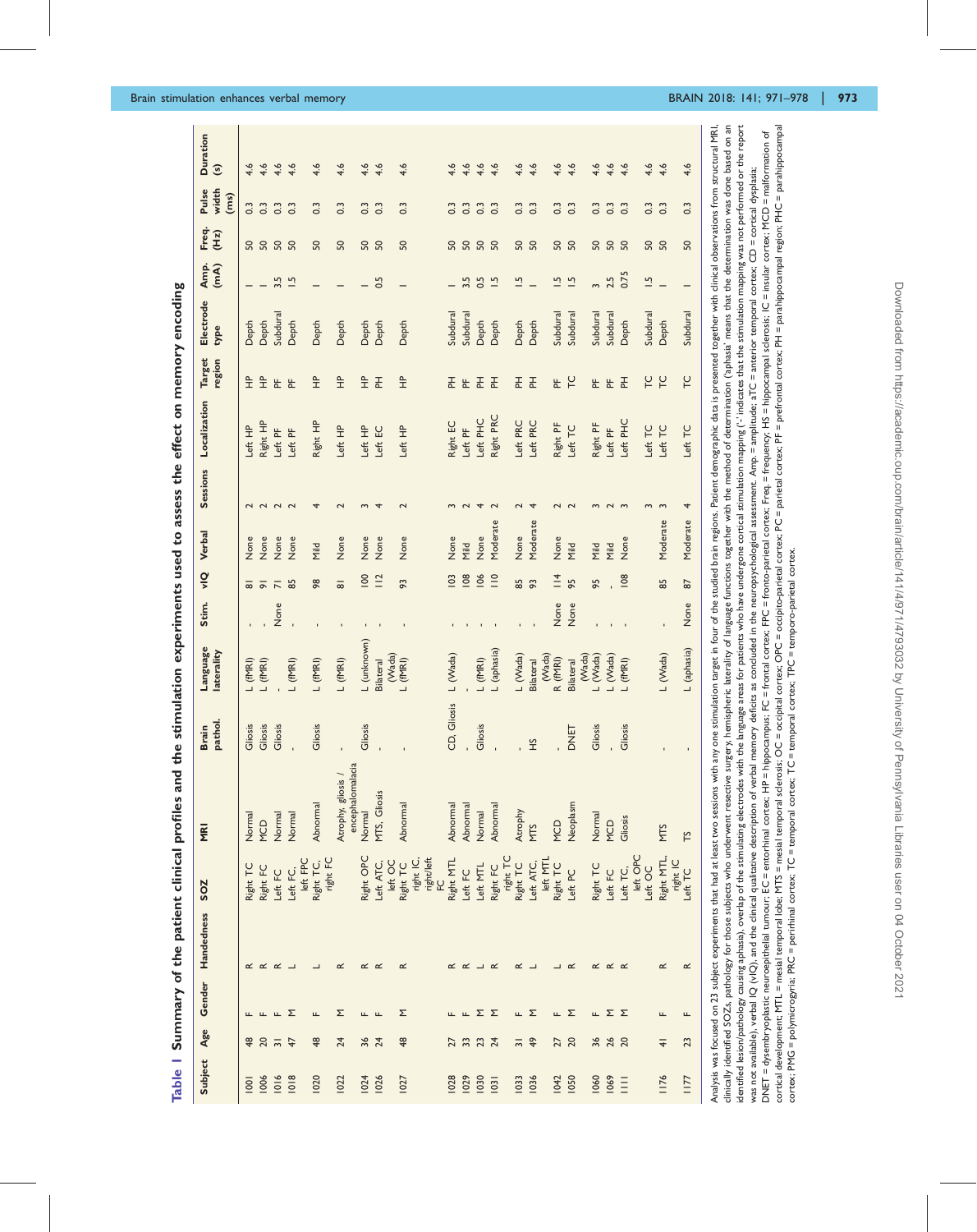<span id="page-3-0"></span>

Figure 1 Stimulation in the temporal cortex enhances verbal memory performance. (A) Diagram of free recall verbal memory task design comprising three successive stages. (B) Stimulation site on the temporal cortex (red electrode pair) and in parahippocampal cortex (blue circle) used for Subject 1111. (C) Memory performance of Subject 1111 across all stimulation sessions. Overall session scores are in bold, broken down into scores on stimulated (left side thunderbolt) and non-stimulated word lists (right side). (D) Memory performance of all four subjects stimulated in the middle temporal gyrus and another target in two patients (\* $P < 0.05$ , permutation test). (E) Paired t-test comparison of subject memory performance on the stimulated and non-stimulated lists (\*\* $P < 0.01$ ). All data are shown as mean  $\pm$  standard error of the mean (SEM).

ensured that there were no after-discharges and no subjective experience of the stimulation.

All statistical tests were performed in MATLAB (MathWorks Inc.) using built-in and custom written codes. The effect of stimulation on memory performance in individual subjects (Fig. 1D) was assessed using a permutation test procedure—behavioural scores from all sessions with a given stimulation target were compared using difference in mean from the stimulated and non-stimulated lists, which was recalculated after randomly shuffling the list type labels 10 000 times to obtain a distribution of the shuffled difference scores. The permutation test was significant at  $P < 0.05$  level if the original difference score without label shuffling was higher (enhancement) or lower (impairment) than 95% of the shuffled distribution scores. The same permutation procedure was used to compare the mean score obtained from the patients stimulated in the temporal cortex and the other brain regions. Paired t-test was used to compare normalized mean behavioural scores on stimulated and non-stimulated lists in the four temporal cortex subjects. ANOVA test was used to

compare the effect of stimulating in the four studied regions on memory performance with Tukey-Kramer post hoc comparison of the 95% confidence intervals (CIs) of the means. For more details see [Supplementary material.](http://brain.oxfordjournals.org/lookup/suppl/doi:10.1093/brain/awx373#supplementary-data)

## **Results**

#### Effect of stimulation in the lateral temporal cortex

First, we found that stimulation in the dominant lateral temporal neocortex of a subject with multiple stimulation sessions (Fig. 1B) increased the number of remembered words above the normal range, as compared to sessions with stimulation in parahippocampal region (Fig. 1C). In contrast to the parahippocampal region, memory performance within each session on the word lists with the temporal cortex stimulation was consistently higher than control lists without stimulation, and above the normal range (Fig. 1C). The same subject also reported subjective experience of improved mental 'picturing' of words during the temporal cortex stimulation sessions ([Supplementary](http://brain.oxfordjournals.org/lookup/suppl/doi:10.1093/brain/awx373#supplementary-data) [Video 1\)](http://brain.oxfordjournals.org/lookup/suppl/doi:10.1093/brain/awx373#supplementary-data). Two of the four patients stimulated in the lateral temporal cortex showed a positive effect on memory recall; the other two patients showed a positive trend, which was not observed with stimulation in a different brain region (Fig. 1D). On the level of the whole group, memory recall of the stimulated word lists was significantly higher (paired t-test,  $P = 0.0067$ ,  $Df = 3$ ) than the non-stimulated lists (Fig. 1E). We noticed that the stimulation had a significant positive effect even in subjects with mild (Subject 1050) or no (Subject 1111) verbal memory deficits, as described in their respective neuropsychological assessments ([Table 1\)](#page-2-0).

#### Mapping stimulation sites to electrophysiological activity

Each experimental session comprised 20 lists with stimulation and five without (Fig. 1). Stimulation was applied during presentation of two consecutive words, followed by presentation of two other words without any stimulation to enable electrophysiological analysis without stimulus artefact. No difference in recall between stimulated words and the non-stimulated words (paired t-test,  $P = 0.37$ ,  $n = 4$ ,  $Df = 3$  on the stimulation lists was observed [\(Supplementary Fig. 1\)](http://brain.oxfordjournals.org/lookup/suppl/doi:10.1093/brain/awx373#supplementary-data) but the behavioural enhancement was observed on the level of the entire lists. This suggests that the positive effect of stimulation lasted beyond the period of electrical current administration (4.6 s) and modulated encoding of the entire stimulation list. To investigate this behavioural modulation further, we mapped spectral activities in the electrophysiological recordings induced during encoding of word lists ([Fig. 2](#page-4-0)A and B). We focused on high gamma activities (62–118 Hz), which were previously associated with cognitive processing in humans ([Kucewicz](#page-7-0) et al., 2014) and are known to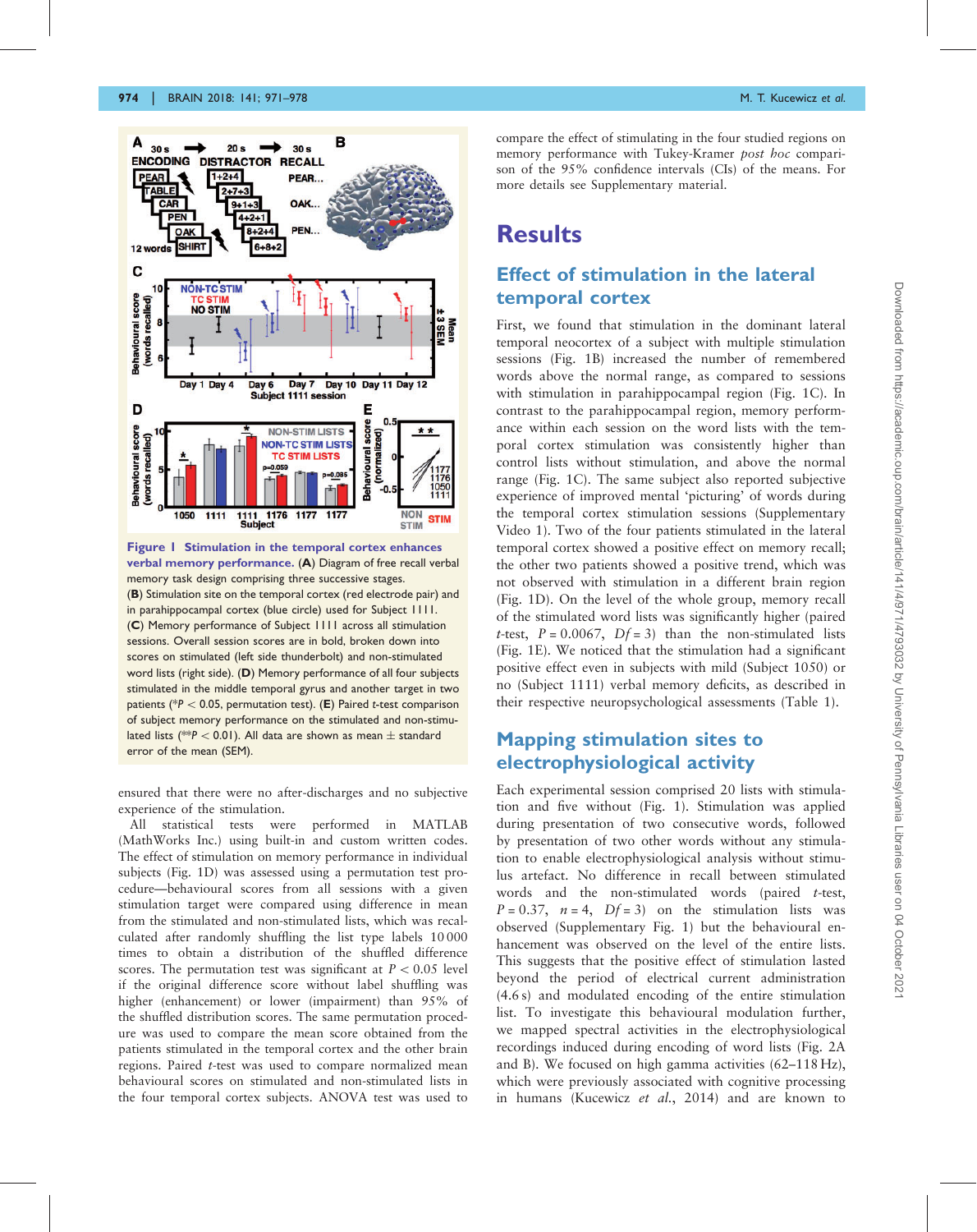<span id="page-4-0"></span>

Figure 2 Localization of the temporal cortex stimulation sites relative to task-induced high gamma activity. (A) Diagram of an example  $8 \times 8$  grid of electrodes used to stimulate temporal cortex in Subject 1050 (red marks the stimulating electrode pair). (B) Surface plot displays peak power values of high gamma activity induced by presentation of words for memory encoding interpolated across all 64 grid electrodes on the underlying brain surface of Subject 1050 (electrodes are marked with blue dots). (C) Analogous surface plots are displayed for the remaining three patients (Subject 1176 was stimulated from a depth electrode). Notice that the stimulation sites (in red) localize in proximity to high gamma activity foci in the temporal cortex of Subjects 1050 and 1111.

predict successful memory encoding ([Kahana, 2006](#page-7-0); [Sederberg](#page-7-0) et al., 2007). In this post hoc analysis, we found that the stimulation sites in the left lateral temporal cortex were localized in close proximity to discrete foci of induced high gamma response to word presentation in Subjects 1050 and 1111 (Fig. 2B and C). The exact location of these high gamma response foci in the temporal cortex were subject-specific and not observed in Subjects 1176 and 1177. The high gamma activity foci were not only specific to the language-dominant hemisphere ([Table 1](#page-2-0) and [Supplementary Fig. 2\)](http://brain.oxfordjournals.org/lookup/suppl/doi:10.1093/brain/awx373#supplementary-data), suggesting activation of a widespread network engaged in these verbal memory tasks. They were not observed in proximity to the stimulation sites in the other three brain areas studied ([Supplementary Fig. 2](http://brain.oxfordjournals.org/lookup/suppl/doi:10.1093/brain/awx373#supplementary-data)). The four patients were all stimulated in the left lateral temporal cortex that was language dominant (Table 2), although Subject 1050 was determined to have bilateral language localization by Wada testing ([Table 1\)](#page-2-0).

To assess the effect of temporal cortex stimulation on the spectral power, we used power across multiple frequency bands as features for a classifier ([Supplementary material\)](http://brain.oxfordjournals.org/lookup/suppl/doi:10.1093/brain/awx373#supplementary-data) to investigate further whether the amplitude and frequency parameters could potentially be adjusted for individual patients stimulated in the temporal cortex. To do this we used the same target electrode to test a range of parameters in an additional experiment during quiet wakefulness outside of the task. The fixed parameters that we used in the memory tasks (50 Hz, 1.0–1.5 mA), taken from the previous study [\(Suthana](#page-7-0) et al., 2012), were found to be optimal for only one of the four patients (Subject 1111) stimulated in the temporal cortex ([Supplementary Fig. 3](http://brain.oxfordjournals.org/lookup/suppl/doi:10.1093/brain/awx373#supplementary-data)). In two of the four patients, higher frequencies (Subject 1050) or lower amplitudes (Subject 1177) were predicted to exert a greater effect on spectral power modulation and potentially on behavioural performance (not investigated in this study) than the fixed frequency and range of amplitude parameters used to assess the effect on memory encoding in this study. This suggests that stimulation patterns could be optimized to improve the modulatory effect on electrophysiological activity and memory performance.

#### Effect of stimulation across four regions of the human declarative memory system

Finally, we tested whether the behavioural effect of stimulation was specific to the lateral temporal cortex by comparing it to experiments with stimulating electrodes in one of the other three brain regions studied ([Fig. 3](#page-5-0)A). Stimulation had a different effect on memory performance across the brain regions (ANOVA test,  $P = 0.0019$ ,  $F = 7.31$ ,  $Df = 22$ ). The temporal cortex group was different from the other three brain regions stimulated ( $P < 0.05$ ) Tukey post hoc comparison of 95% CI), showing the only positive effect on memory performance [\(Fig. 3B](#page-5-0)). The remaining three groups were not significantly different from each other. The same pattern was confirmed when data from patients, who completed only one session, were included in this analysis, or when data from patients stimulated in the non-dominant hemisphere were excluded ([Supplementary Fig. 4](http://brain.oxfordjournals.org/lookup/suppl/doi:10.1093/brain/awx373#supplementary-data))—only the temporal cortex stimulation group had a positive effect on verbal memory performance. Probability of obtaining a more positive mean effect using combinations of four randomly drawn scores from all 23 obtained was significantly below chance (permutation test,  $P = 0.0003$ ) even when including the data with patients who completed only one session  $(P = 0.005)$ ; [Supplementary material\)](http://brain.oxfordjournals.org/lookup/suppl/doi:10.1093/brain/awx373#supplementary-data).

## **Discussion**

Our findings show evidence that direct brain stimulation in the dominant lateral temporal cortex can enhance verbal memory in patients. Previous studies, which predominantly stimulated targets in the mesial temporal lobe structures, reported positive and negative effects in other verbal and non-verbal memory tasks [\(Suthana and Fried, 2014](#page-7-0); [Kim](#page-7-0) et al.[, 2016\)](#page-7-0). Here we focused on a specific task for verbal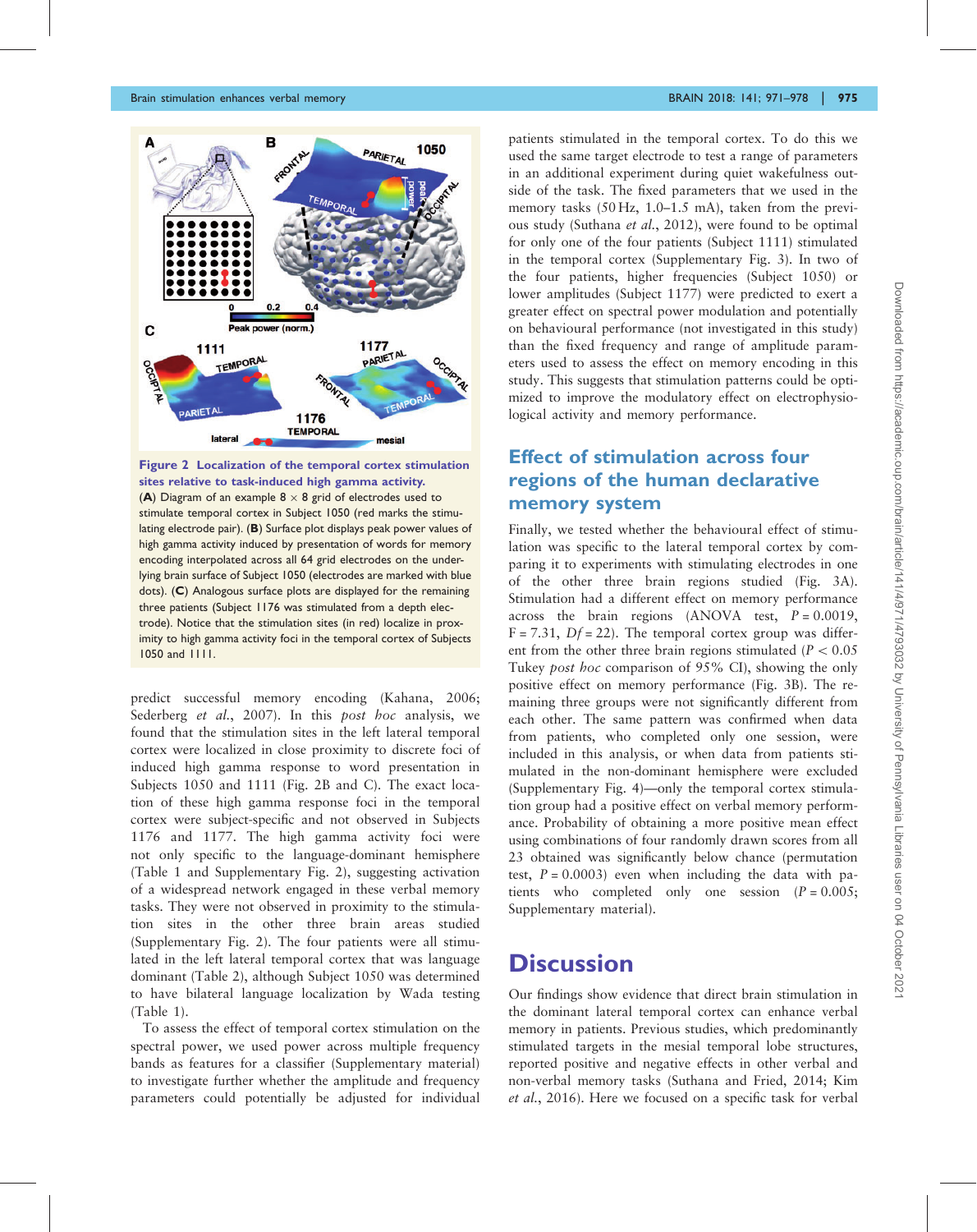<span id="page-5-0"></span>

Figure 3 Stimulation-induced memory enhancement is specific to the temporal cortex. (A) Localization of four stimulation sites in the middle temporal cortex gyrus (red), which is highlighted with white lining, and 19 other sites tested (black) visualized in a unified transparent brain surface. (B) Stimulation enhances memory performance in the four subjects stimulated in the temporal cortex (TC; red bars; each bar is one subject) as compared to the other brain areas studied (PH = parahippocampal region; HP = hippocampus; PF = prefrontal cortex). Tukey-Kramer post hoc ANOVA comparison (right side) shows that temporal cortex means are significantly higher than parahippocampal region, hippocampus, prefrontal cortex ( $P < 0.05$ ). Notice that only the temporal cortex group shows a positive effect of stimulation.

short-term memory given evidence from stimulation mapping studies, which suggested involvement of this region in the semantic brain network [\(Ojemann](#page-7-0) et al., 1989; [Tune](#page-7-0) [and Asaridou, 2016\)](#page-7-0). This region also overlaps with the cortical area mapped with sites where conscious memory experience was elicited in epilepsy patients [\(Penfield and](#page-7-0) [Perot, 1963\)](#page-7-0). Stimulation sites in our study were localized around the dominant middle temporal gyrus, which is associated with processing of semantic information ([Binder](#page-6-0) et al.[, 2009\)](#page-6-0). Therefore, this brain region presents a viable target for exploring verbal memory enhancement. Its role in other non-verbal forms of declarative memory functions is not clear.

We found distinct areas within this region where word encoding induced high gamma activity, which may indicate more precise localization of information processing and thus map potential target sites for stimulation in this and possibly other regions in the temporal cortex. This activity was observed both in the language dominant and non-dominant hemispheres, and beyond the areas mapped during cortical stimulation mapping of language functions performed in a subset of patients. Hence, it is unlikely to be a biomarker of only verbal information processing in these tasks. High frequency activity in the gamma bands and above was previously associated with cognitive processing in human memory tasks in general ([Kahana, 2006;](#page-7-0) [Lachaux](#page-7-0) et al., 2012; [Kucewicz](#page-7-0) et al., 2014) and proposed

to reflect the underlying activity of neuronal assemblies. Modulation of this activity with direct electrical stimulation presents one possible mechanism of the reported memory enhancement effect. In the current study, patients that were stimulated in the dominant lateral temporal cortex showed a positive modulation of memory performance. None of the patients were stimulated in the non-dominant temporal cortex, so it is not possible from our current data to determine if memory enhancement is possible with non-dominant temporal lobe stimulation. In the future, it would be ideal to incorporate *a priori* knowledge about the localization of language function when choosing the target stimulation areas activated in the tasks.

However, even with direct access of the implanted electrodes to the brain, understanding the electrophysiological effects of the stimulating current propagated over the cortical surface remains a major challenge [\(Borchers](#page-6-0) et al., [2012\)](#page-6-0). Hence, it is currently not known whether stimulating in the focus or perimeter of the foci of high gamma activity, on the gyrus or sulcus, from a depth and subdural surface electrode contact, or with different parameters would alter the reported effects. Ours as well as other stimulation studies with this patient population are restricted to a limited range of targets and parameters that can be explored, which is dictated by the clinical factors like the areas of epileptogenic or after-discharge activities. Nevertheless, we observed significant memory enhancement in subjects stimulated in proximity of the induced high gamma activity, providing a possible biomarker for the choice of target stimulation sites.

The mechanism of the stimulation's effect on electrophysiological activity and memory recall remains to be explored further. Direct brain stimulation is not necessarily the most appropriate technique for studying these mechanisms since it is thought to preferentially activate neuronal axons rather than cell bodies ([Perlmutter and Mink, 2006\)](#page-7-0) and thus exert effects across a whole network of local and distal brain connections. Hence, it is possible that the temporal cortex stimulation worked by activating a hub of the semantic brain network rather than a single brain region (Kim et al.[, 2016](#page-7-0)). This hypothesis can be tested in animal models combining other techniques such as mapped calcium imaging exemplified in a study of micro-stimulation in rats, which showed a wide-spread activation of sparse assemblies of connected neurons instead of local populations surrounding the stimulating electrode ([Histed](#page-6-0) et al., [2009\)](#page-6-0). Current human studies are limited to standard clinical macro-electrode contacts  $(1-10 \text{ mm}^2)$ , which are separated by 5–10 mm. Using depth or subdural surface electrode contacts is another factor that may influence the modulatory effect of stimulation on neural activities. The spatial scale in either of these two electrode types is unlikely to be optimal for recording, stimulating and modulating neuronal assemblies underlying memory encoding and recall. We speculate that future studies utilizing high spatial resolution electrode arrays will advance the field [\(Worrell](#page-7-0) et al., 2012).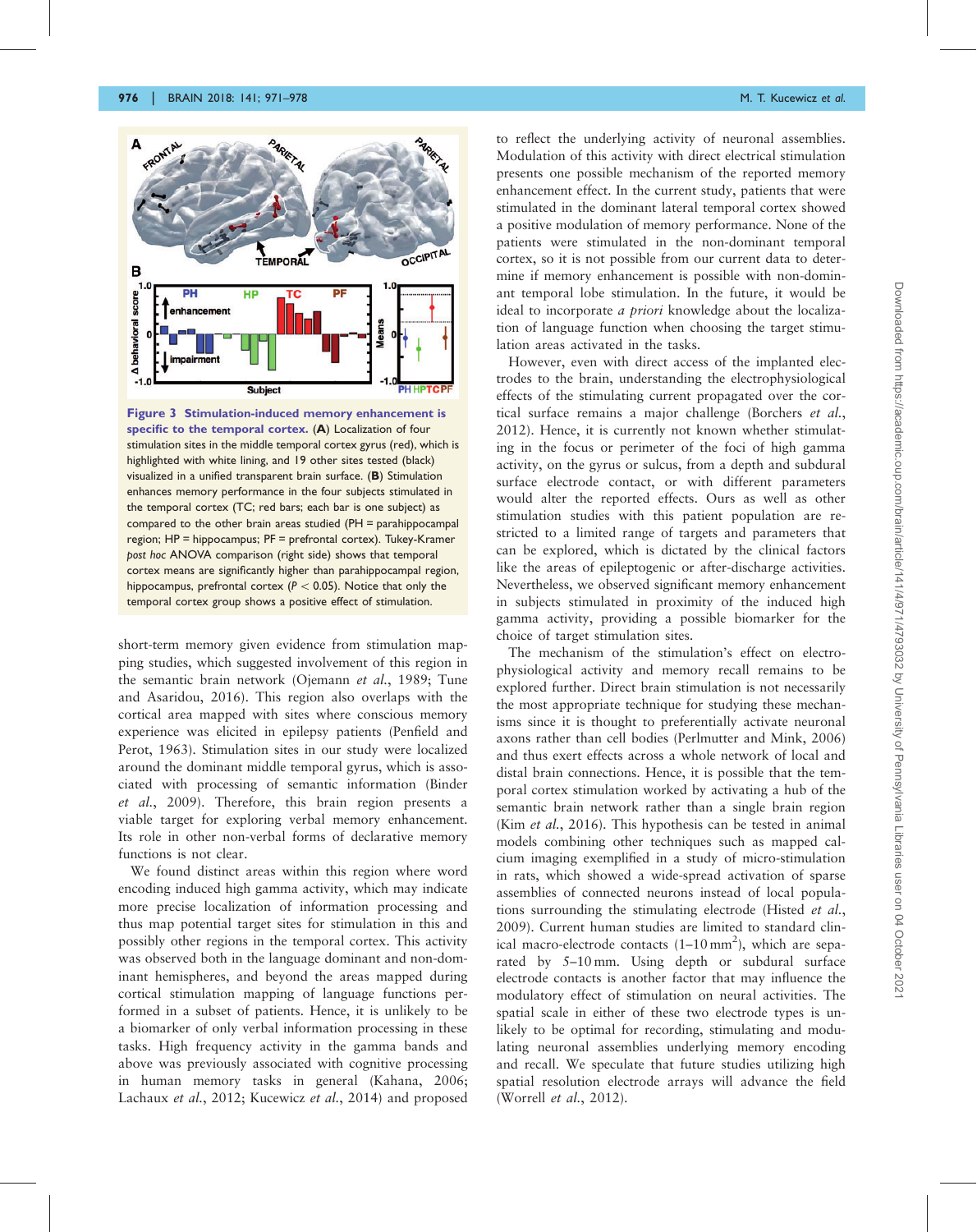<span id="page-6-0"></span>Despite these mechanistic limitations, our study advances the field in several important aspects. First of all, this collaborative project overcomes the limit of small number of patients studied in the previous reports of memory enhancement  $(n < 6)$  from individual research groups [\(Kim](#page-7-0) et al.[, 2016](#page-7-0)), making our larger dataset from multiple sites more reproducible. Second, we were able to test the effects of stimulation across four different brain regions. Lastly, the positive effect of stimulation was reported in individual patients tested across multiple days of stimulation sessions, on the level of the group of patients stimulated in the temporal cortex, and between the four groups stimulated in different brain regions. Previous studies reported the positive effects either as a single case study (Hamani *et al.*, 2008), or as a group effect without a significant enhancement in individual patients ([Suthana](#page-7-0) et al., [2012\)](#page-7-0) or without statistical evaluation (Miller et al.[, 2015](#page-7-0)). All of these studies including ours are limited to the number of patients available, variable clinical aspects in this patient population like individual case pathologies, medication and cognitive comorbidities, which need to be addressed by further increasing the number of subjects and assessing the effect of baseline deficits in verbal memory functions. Animal model studies are required to address these challenges. The other remaining issue in the field is elucidating the nature of cognitive processes modulated by the stimulation. The stimulation could enhance memory processing per se, or an associated process like attention and perception. Both have been proposed for possible functions of gamma oscillations ([Tallon-Baudry and Bertrand, 1999](#page-7-0); Jensen et al.[, 2007\)](#page-7-0), and all of these processes would contribute to the probability of recall. At this point it is not known whether the positive effect of stimulation in this brain region could generalize to other verbal and nonverbal memory functions, and whether stimulation in the non-dominant hemisphere would have a different effect.

Addressing these and other issues associated with direct brain stimulation for memory enhancement can potentially translate into clinical practice. For instance, the finding that electrical stimulation in the middle dominant temporal gyrus can enhance memory processes might provide a hint as to why some patients undergoing surgical removal of this region complain about verbal memory deficits. Knowledge about patient-specific brain areas involved in verbal memory processing can be used to guide resection surgery or promote alternative stimulation therapies. Finally, the reported memory enhancement effect may be particularly useful for developing new stimulation treatments for restoring memory functions and thus be applied in the emerging brain–machine interface technologies to treat memory and cognitive functions in humans.

## Acknowledgements

We thank Blackrock Microsystems Inc. for providing neural recording and stimulation systems. Cindy Nelson

and Karla Crockett provided technical and administrative assistance in patient testing and data collection at Mayo Clinic. Isaac Pedisich provided programming and computational infrastructure for data analysis in the project. Anastasia Lyalenko, Deborah Levy, Logan O'Sullivan, Zeinab Helili conducted data collection, storage and reporting at the University of Pennsylvania (RAM coordinating site). Special acknowledgement is extended to Abigail Magee for her assistance in data management and analysis. This work would not be possible without collaborations with local departments of neurosurgery radiology and neurology, nurses, EEG technicians, and without a dedicated effort and participation of patients and their families.

## Funding

This work was supported by the DARPA Restoring Active Memory (RAM) program (Cooperative Agreement N66001-14-2-4032). The views, opinions, and/or findings contained in this material are those of the authors and should not be interpreted as representing the official views or policies of the Department of Defense or the U.S. Government. V.K. was additionally supported by Czech Technical University in Prague.

# Supplementary material

[Supplementary material](http://brain.oxfordjournals.org/lookup/suppl/doi:10.1093/brain/awx373#supplementary-data) is available at *Brain* online.

# **References**

- Binder JR, Desai RH, Graves WW, Conant LL. Where is the semantic system? A critical review and meta-analysis of 120 functional neuroimaging studies. Cereb Cortex 2009; 19: 2767–96.
- Borchers S, Himmelbach M, Logothetis N, Karnath H-O. Direct electrical stimulation of human cortex—the gold standard for mapping brain functions? Nat Rev Neurosci 2012; 13: 63–70.
- Coleshill SG, Binnie CD, Morris RG, Alarcón G, van Emde Boas W, Velis DN, et al. Material-specific recognition memory deficits elicited by unilateral hippocampal electrical stimulation. J Neurosci 2004; 24: 1612–16.
- Eichenbaum H. A cortical-hippocampal system for declarative memory. Nat Rev Neurosci 2000; 1: 41–50.
- Fell J, Staresina BP, Do Lam ATA, Widman G, Helmstaedter C, Elger CE, et al. Memory modulation by weak synchronous deep brain stimulation: a pilot study. Brain Stimul 2013; 6: 270–3.
- Hamani C, McAndrews MP, Cohn M, Oh M, Zumsteg D, Shapiro CM, et al. Memory enhancement induced by hypothalamic/fornix deep brain stimulation. Ann Neurol 2008; 63: 119–23.
- Harrison J, Owen A. Cognitive deficits in brain disorders. 1st edn. London; Florence, KY: CRC Press; 2001.
- Histed MH, Bonin V, Reid RC. Direct activation of sparse, distributed populations of cortical neurons by electrical microstimulation. Neuron 2009; 63: 508–22.
- Jacobs J, Miller J, Lee SA, Coffey T, Watrous AJ, Sperling MR, et al. Direct electrical stimulation of the human entorhinal region and hippocampus impairs memory. Neuron 2016; 92: 983–90.